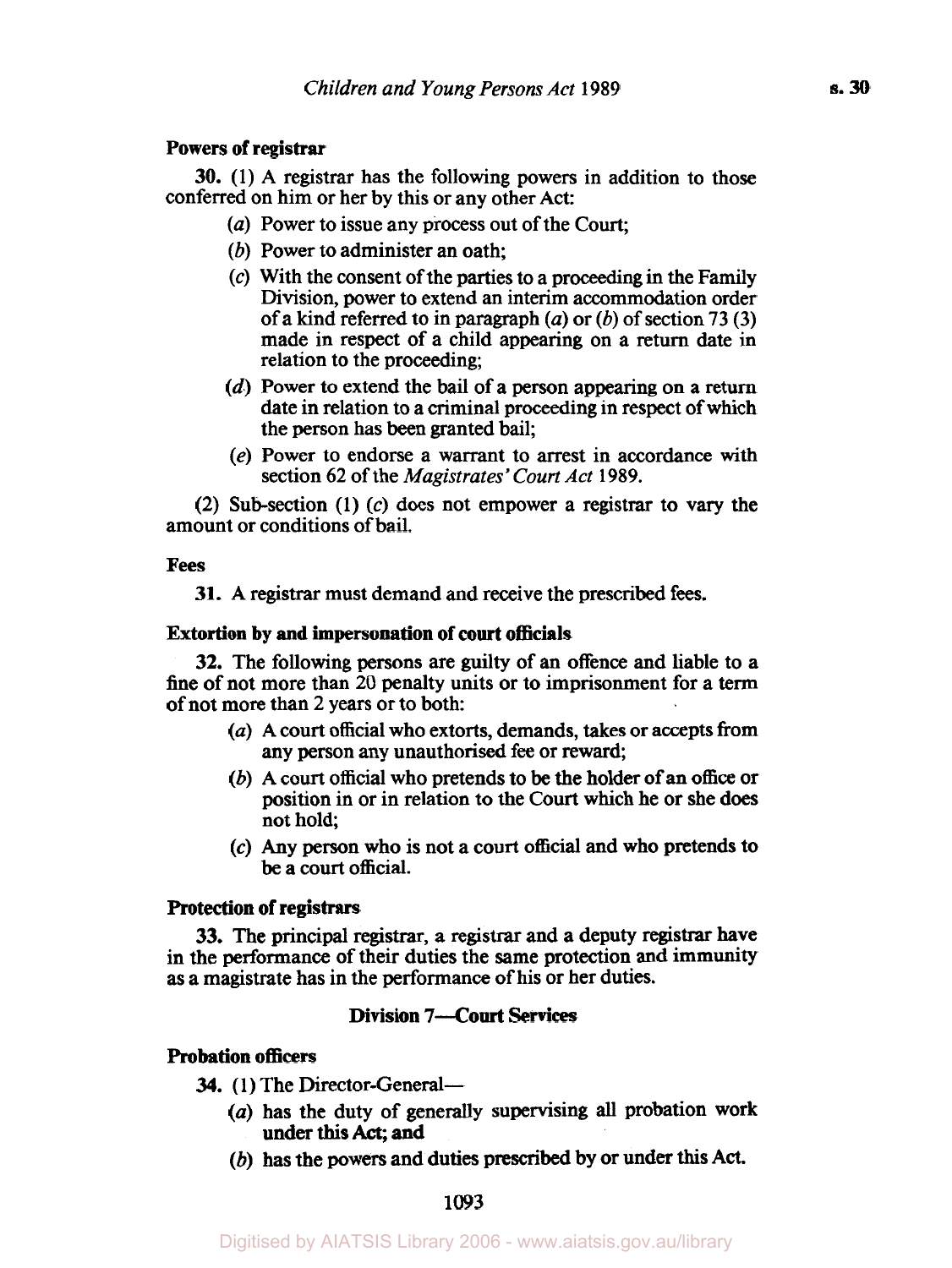(2) Subject to the *Public Service Act* **1974,** there are to be appointed as many stipendiary probation officers for the Court as are necessary.

(3) A probation officer appointed under sub-section (2) has the powers and duties prescribed by or under this Act.

**(4)** The Director-General may, by instrument published in the *Government Gazette, appoint as an honorary probation officer any fit* and proper person who is willing to exercise and perform the powers and duties given to honorary probation officers by or under this Act.

*(5)* An honorary probation officer is not in respect of the office of honorary probation officer subject to the *Public Service Act* **1974.** 

(6) A probation officer is, in relation to a probation order, subject to the direction of the Court but otherwise he or she is subject to the direction and control of the Director-General.

**(7)** The Director-General must co-ordinate the activities of probation officers.

### **Duties** of probation **officers**

Division or the Director-General-**35. (1)** It is the duty of a probation officer **ifrequired** by the Criminal

- *(a)* to give the Court any assistance that it requires in relation to a child who has been found guilty of an offence, including preparing and furnishing it with a pre-sentence report prepared in accordance with section **53;** or
- *(b)* to visit and supervise any child as directed by the Court and in consultation and co-operation with the child's parents; or
- (c) to **perform** such other duties **as** are prescribed by or under *this* or any other Act.

**(2)** *All* **registrars** of the Court and **all** members of the police force must, in the prescribed manner, supply the Director-General or a probation officer nominated by the Director-General with any information concerning charges before the Criminal Division that **are**  necessary for the purposes of **this** Act.

(3) **A** probation officer must *carry* out any inquiries required under **this section** in such manner as to cause as little prejudice as possible to **the** reputations of the child concerned and of **his** or her parents.

**(4)** A written report prepared under this section must not be tendered to or received by the Court until the Court is satisfied that the child is guilty of the offence charged.

# **Children's** *Court* **Liaison** *office*

**36. (1)** A Children's Court Liaison Office is established.

**(2)** Subject to the *Public Service Act* **1974,** there **are to be** appointed to the Children's Court Liaison Office as many court liaison officers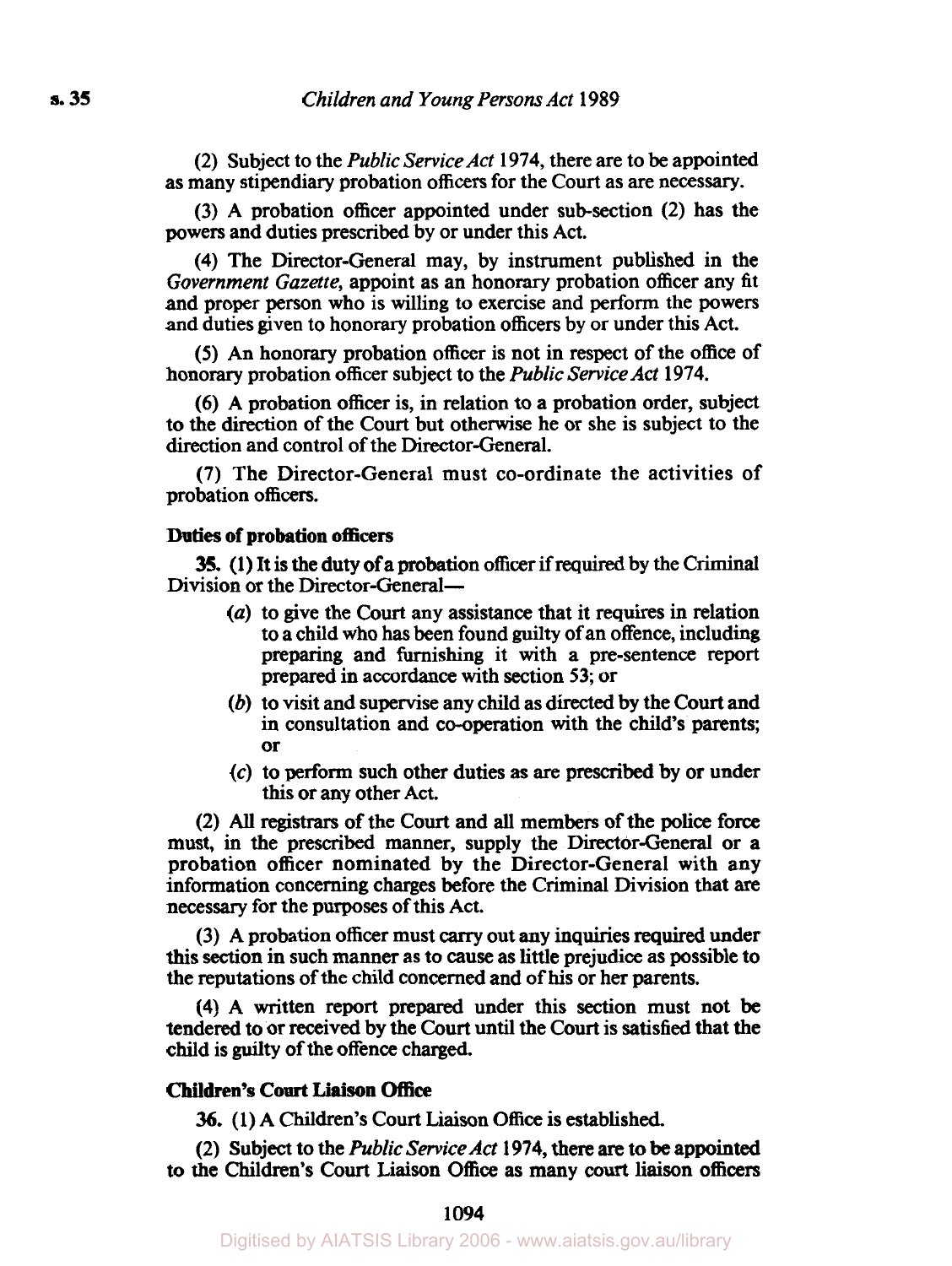and other persons as are necessary for the proper functioning of the Office.

- (3) The Children's **Court** Liaison Office has the following functions:
	- *(a)* **To** provide information and advice about the Court to children, families and the community;
	- (b) **To** co-ordinate the provision to the Court of any reports that are required;
	- *(c)* **To** collect and keep general information and statistics on the operation of the **Court;**
	- (d) **To** provide general advice and assistance to the Court;
	- *(e)* **To** undertake any research that is required to enable it to *carry* out its functions.

# **Children's Court Clinic**

# may establish and maintain a Children's Court Clinic. **37. (1)** The Chief General Manager of the Department of Health

- **(2)** The Children's Court Clinic has the following functions:
	- *(a)* **To** make clinical assessments of children;
	- (b) **To** submit reports to courts and other **bodies;**
	- *(c)* **To** provide clinical services to children and their families.

(3) In addition to the functions mentioned in sub-section **(2)** the Children's Court Clinic has any other functions that *are* prescribed.

### **Division 8-Reports to the Court**

### **Subdivision 1-General**

### **Reports to which Division applies**

**38. This** Division applies to the following **types** of **reports:** 

- *(a)* Protection reports;
- *(b)* Disposition reports;
- *(c)* Additional reports;
- **(d)** Pre-sentence reports.

# **Notification of requirement to submit report**

39. If the **Court** orders the Director-General or the *Chief* General Manager of the Department of Health or any other **person** to submit a report to which this Division applies, the registrar at the venue of the Court at which the order is made must, within **1** working day after the making of the order-

- **(a)** orally notify him or her of the making of the order, **and**
- (b) forward a copy of the order to **him** or her.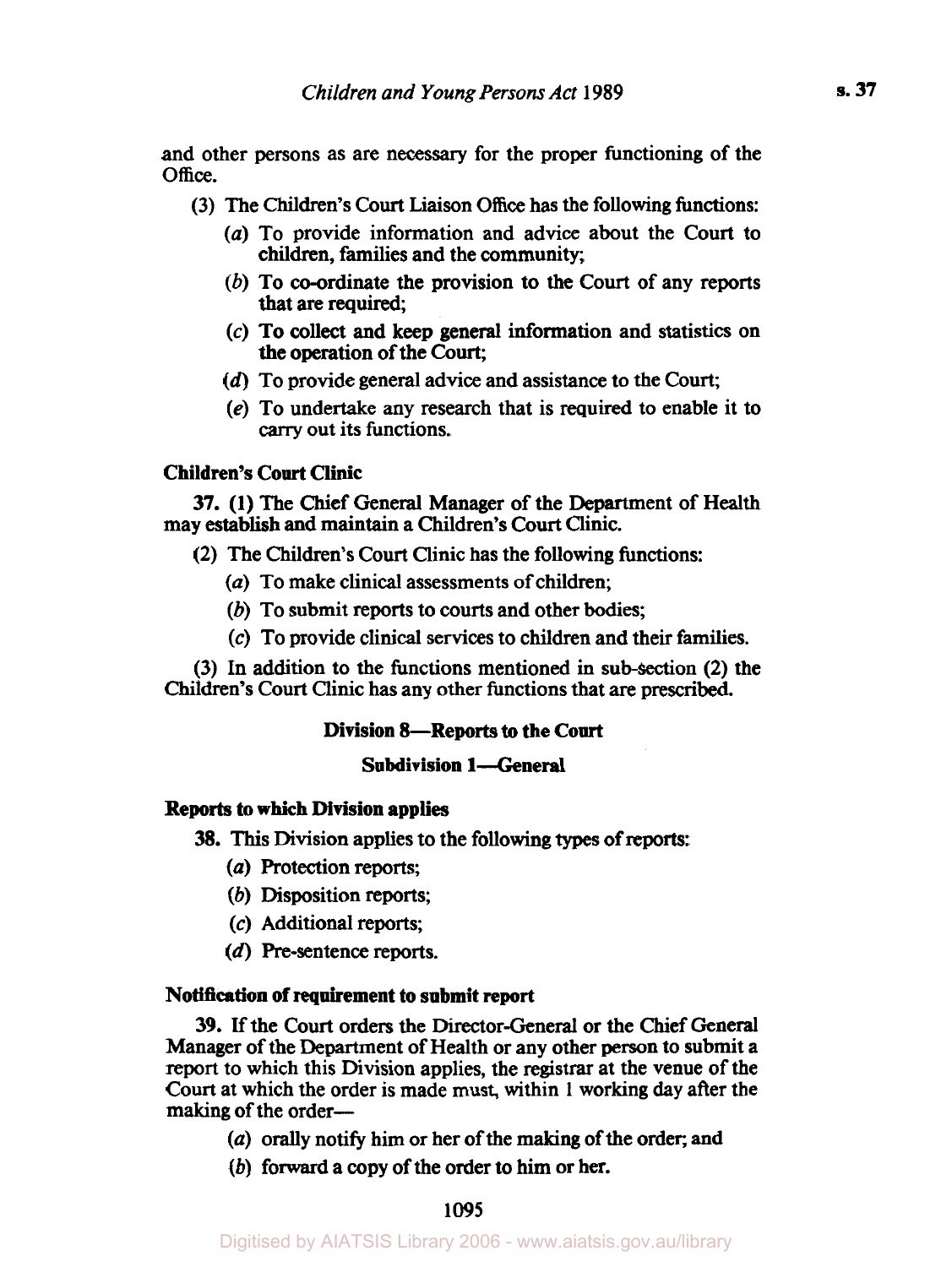### **Warning to be given to persons being interviewed**

**40.** The author of a report to which this Division applies must at the beginning of any interview being conducted by him or her in the course of preparing the report inform the person being interviewed that any information that he or she gives may be included in the report.

# **Attendance at Court of author of report**

**41.** (1) The author of a report to which this Division applies may be required to attend to give evidence at the hearing of the proceeding to which the report is relevant by a notice given in accordance with sub-section  $(2)$  by-

- (a) the child in respect of whom the report has been prepared; or
- (b) a parent of that child if the proceeding is in the Family Division; or
- (c) the Court.
- (2) **A** notice under sub-section (1) must **be-**
	- *(a)* in writing; and
	- (b) filed with the appropriate registrar or a court liaison officer at the proper venue of the Court as soon as possible and, if practicable, not later than 2 working days before the hearing.

(3) On the filing of a notice under sub-section (l), the registrar or court liaison officer must immediately notify the author of the report that his or her attendance is required on the return date.

**(4) A** person is guilty of contempt of court if, being the author of a report who has been required to attend the Court under sub-section **(l),** he or she fails, without sufficient excuse, to attend as required.

*(5)* The author of a report who has been required under sub-section (1) by the child or a parent of the child to attend at the hearing of a proceeding must, if required by the child or parent (as the *case* requires), be called as a witness and may be cross-examined on the contents of the report.

### **Disputed report**

**42.** (1) If any matter in a report to which **this** Division applies is disputed by the child who is the subject of the report or, if the proceeding is in the Family Division, by a parent of the child, the Court must not take the disputed matter into consideration when determining the proceeding unless satisfied that the matter is true—

- *(a)* in the case of a proceeding in the Family Division, on the balance of probabilities; or
- (b) in the case of a proceeding in the Criminal Division, beyond reasonable doubt.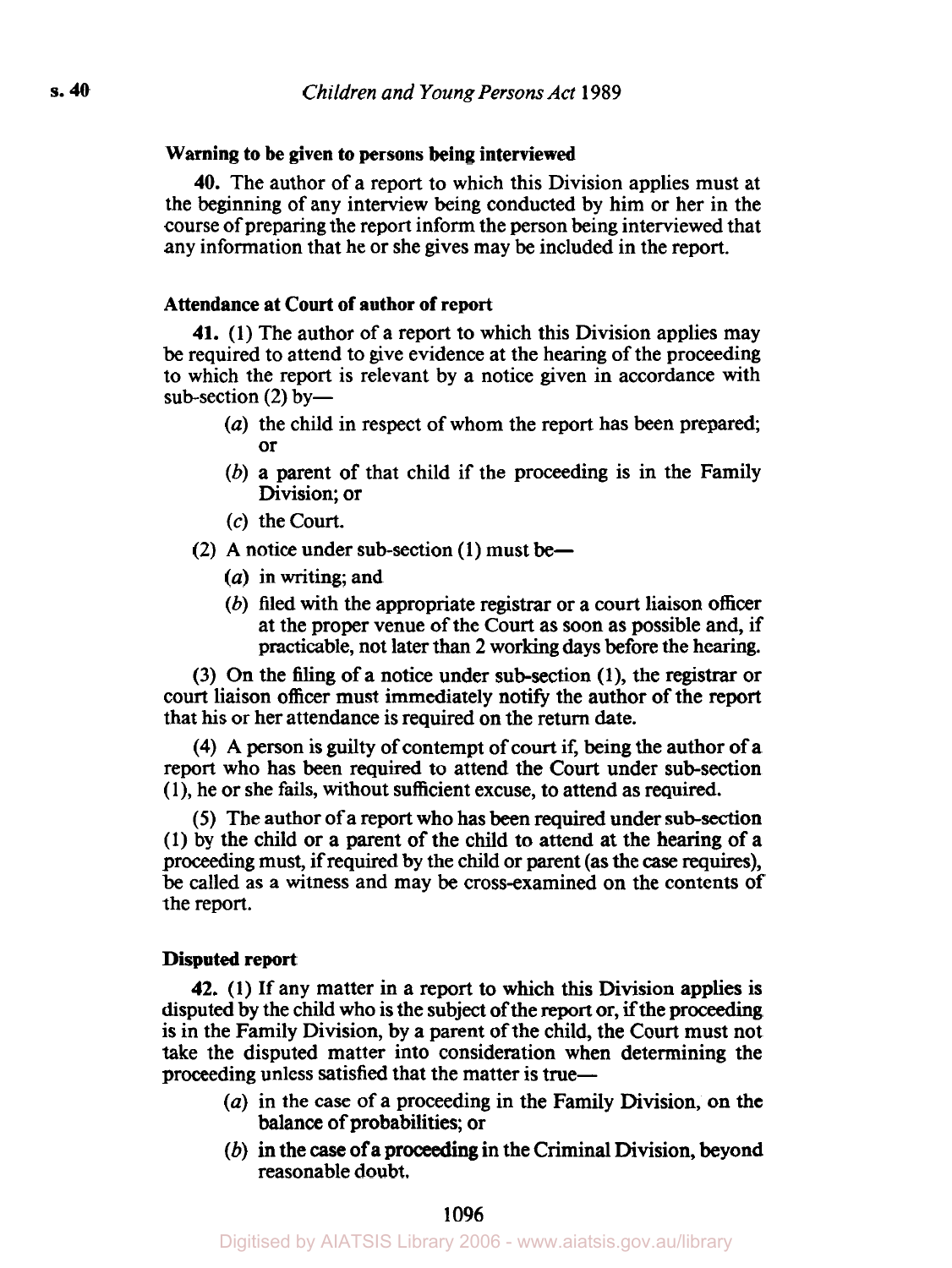# $(2)$  If-

- *(a)* a report to which this Division applies, or any part of it, is disputed by the child who is the subject of the report or, if the proceeding is in the Family Division, by a parent of the child; and
- *(b)* the author of the report does not attend the hearing of the proceeding despite having been required to attend under section 41 (1)-

the Court must not take the report or the part in dispute into consideration when determining the proceeding unless the child or parent (as the case requires) consents to the report or the part in dispute being admitted into evidence.

## **Confidentiality of reports**

**43.** (1) **A** person who prepares or receives or otherwise is given or has access to a report to which this Division applies, or any part of such a report, must not, without the consent of the child who is the subject of the report or that child's parent, disclose any information contained in that report or part report (as the case requires) to any person who is not entitled to receive or have access to that report or that part (as the case requires).

Penalty: 10 penalty units.

(2) Sub-section (1) is subject to any contrary direction by the Court.

(3) A reference in sub-section (1) to a report includes a reference to a copy of a report.

# **Subdivision 2-Protection Reports**

## **Protection reports**

**44.** If the Family Division requires further information to enable it to determine a protection application, it may order the Director-General to submit to the Court a protection report concerning the child who is the subject of the application.

# **Director-General to forward report to Court**

**45.** If the Court orders the Director-General to submit a protection report to the Court, he or she must do **so** within 21 days and not less than 3 working **days** before the hearing.

## **Content of protection report**

to the question of whether the child is in need of protection. *46.* A protection report must only deal with matters that *are* relevant

### **Access to protection report**

**47. (1)** The Court must, subject to sub-section **(2),** cause a copy of **a** protection report to **be** given within **7** days of its receipt by the Court and before the hearing of the proceeding to each of the following: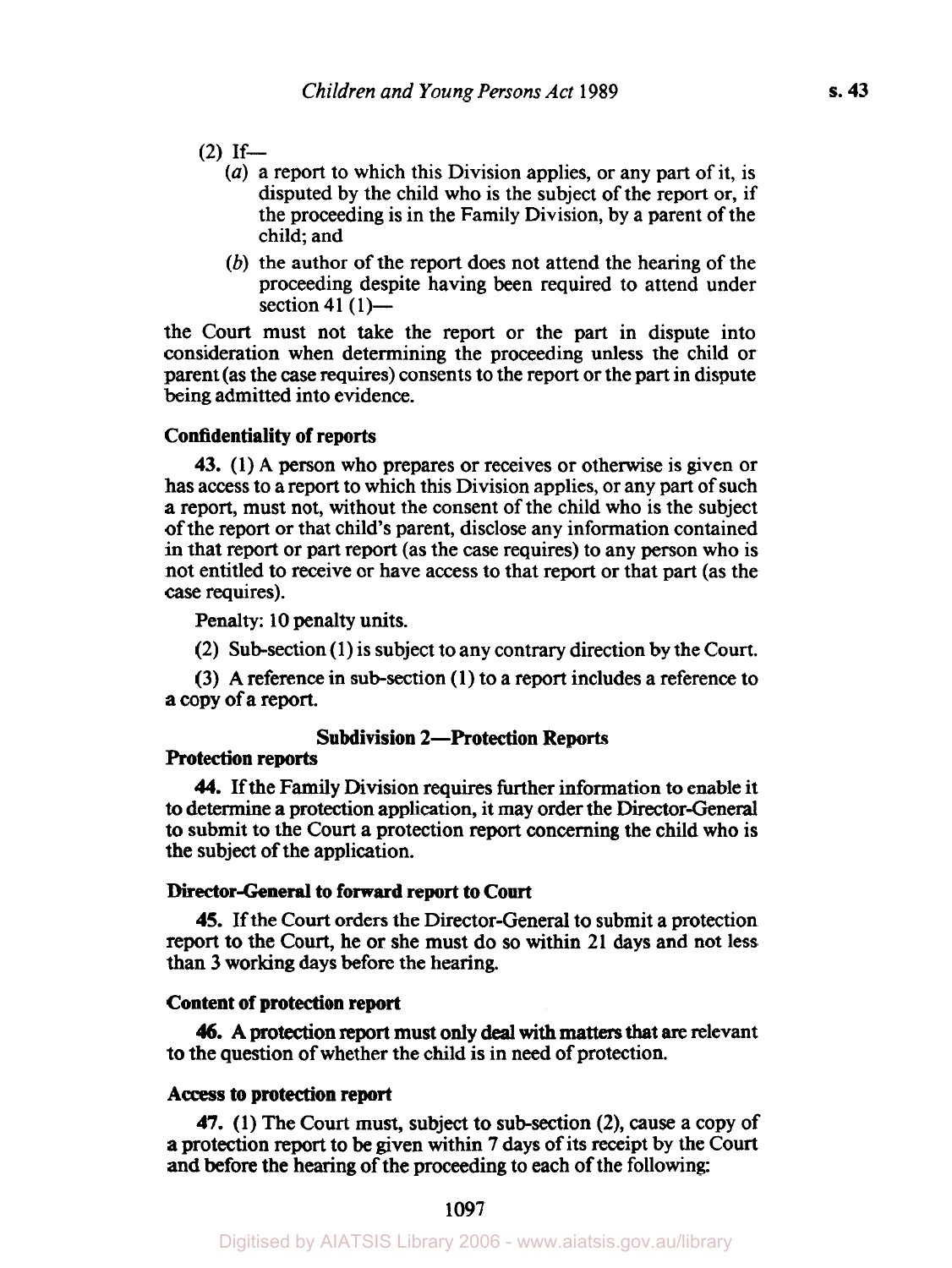- *(a)* The child who is the subject of the report;
- (b) That child's parent:
- *(c)* The legal practitioners representing that child;
- *(d)* The legal practitioners representing that child's parent;
- (e) The protective intervener who made the protection application;
- *(f)* Any other person specified by the Court.

(2) The Court may by order restrict access to the whole of a protection report, or a part of the report specified in the order, by a person mentioned in sub-section  $(1)$   $(a)$ ,  $(b)$  or  $(f)$  and specified in the order, if the Court is satisfied that information in the report, or the part of the report, may be prejudicial to the physical or mental health of the child or a parent of the child.

(3) An application for an order under sub-section (2) may be made  $by-$ 

- *(a)* the Director-General; or
- (b) a party to the proceeding; or
- *(c)* a person mentioned in sub-section **(1);** or
- $(d)$  with the leave of the Court, any other person-

and must be made not less than 2 working days before the hearing of the proceeding.

**(4)** If the Court makes an order under sub-section **(2),** it must cause a copy of the order to be served on the persons mentioned in sub-section **(1).** 

*(5)* **A** person who receives a copy of a protection report or of part of a protection report under **this** section (part or **all** of which **was** not given to the child who is the subject of the report or to that child's parent on account of an order made under sub-section (2)) must not, unless otherwise directed by the Court, disclose to that child or parent any information contained in the report or the **part** of it (as the case requires) that was not given to that child or parent.

Penalty applying to this sub-section: **10** penalty units.

### **Subdivision 3-Disposition Reports and Additional Reports**

### **Disposition reports**

Division a disposition report if-**48. (1)** The Director-General must prepare and submit to the Family

- (a) the Court becomes satisfied that-
	- (i) a child is in need of protection; or
	- (ii) there is a substantial and presently irreconcilable difference between the person who **has** custody of **a**  child and the child to such an extent that the *care* and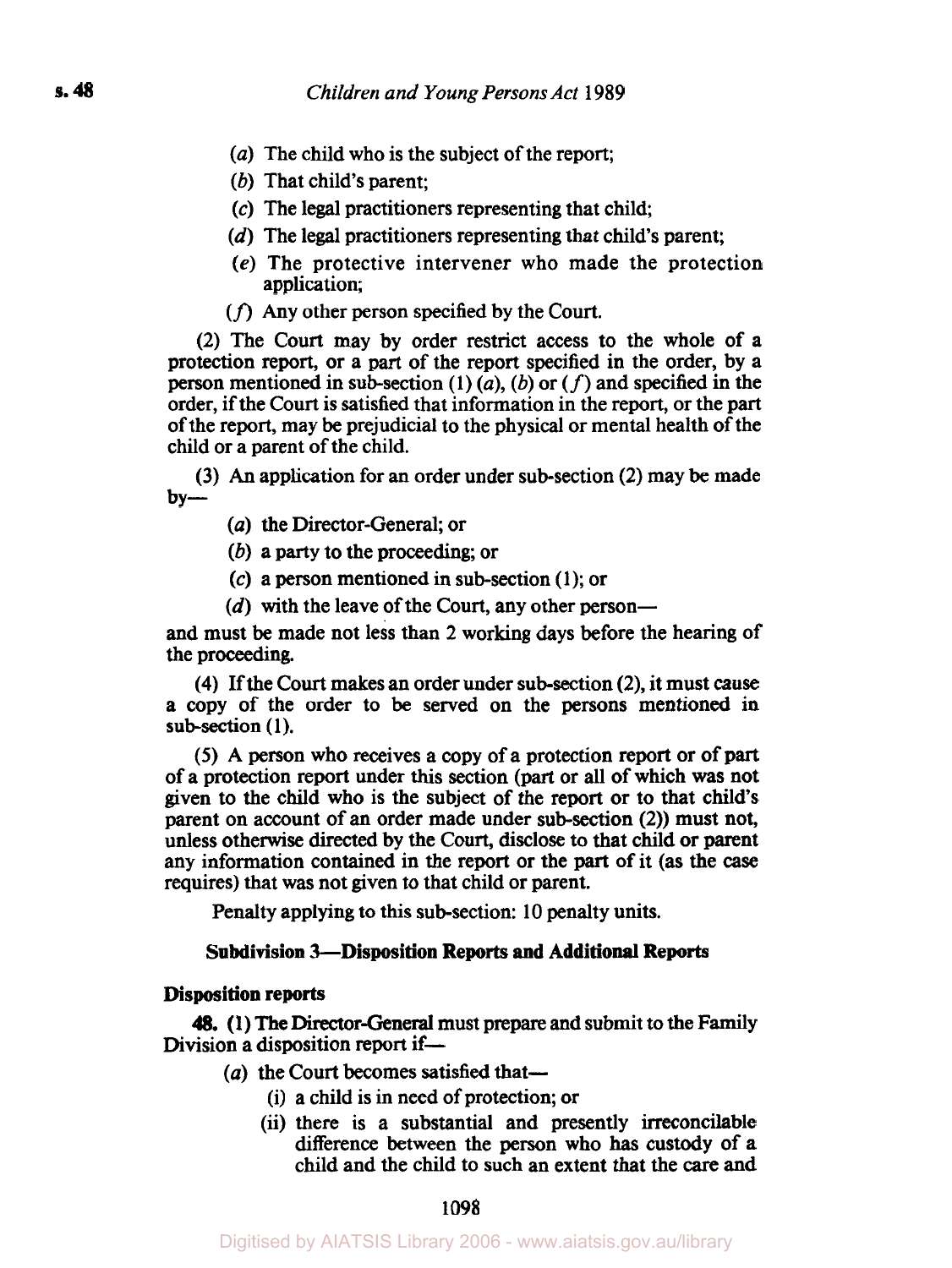control of the child are likely to be seriously disrupted, or

- (iii) there has been a failure to comply with a supervision order, a supervised custody order or an interim protection order; or
- (b) he or she applies, or is notified that a person has applied-
	- (i) for a permanent care order, or
	- (ii) for the variation or revocation of a supervision order, a custody to third party order, a supervised custody order, a custody to Director-General order or a permanent care order; or
	- **(iii)** for the extension of a custody to Director-General order or a guardianship to Director-General order; or
	- (iv) for the revocation of a guardianship to Director-General order; or
- (c) the Court orders him or her to do **so.**

(2) Unless the Court otherwise orders, the Director-General is not required under sub-paragraph (i) or (ii) of paragraph *(a)* of sub-section **(1)** to prepare and submit to the Court a disposition **report** if the Court states that it does not propose to make a protection order or an interim protection order or that it only proposes to make an order requiring a person to give an undertaking.

# **Content of disposition report**

**49. A** disposition report must include-

- *(a)* the **draft** *case* plan, if any, prepared for the child; and
- (b) recommendations, where appropriate, concerning the order which the Director-General believes the **Court** ought to make and concerning the provision of services to the child and the child's family; and
- *(c)* if the report recommends that the child be **removed from**  the custody or guardianship of his or her **parent,** a statement setting out the steps taken by the Director-General to provide the **services** necessary to enable the child to remain in the custody or under the guardianship of the parent; and
- $(d)$  any other information-
	- (i) that the Court directs **to be** included, or
	- (ii) that the regulations require to be included.

## **Additional report**

*50.* If in any proceeding in which a disposition report is required under section **48 (1)** the Family Division is of the opinion that an additional report **is** necessary to enable it to determine the proceeding, it may order the preparation and submission to the Court of an additional report by-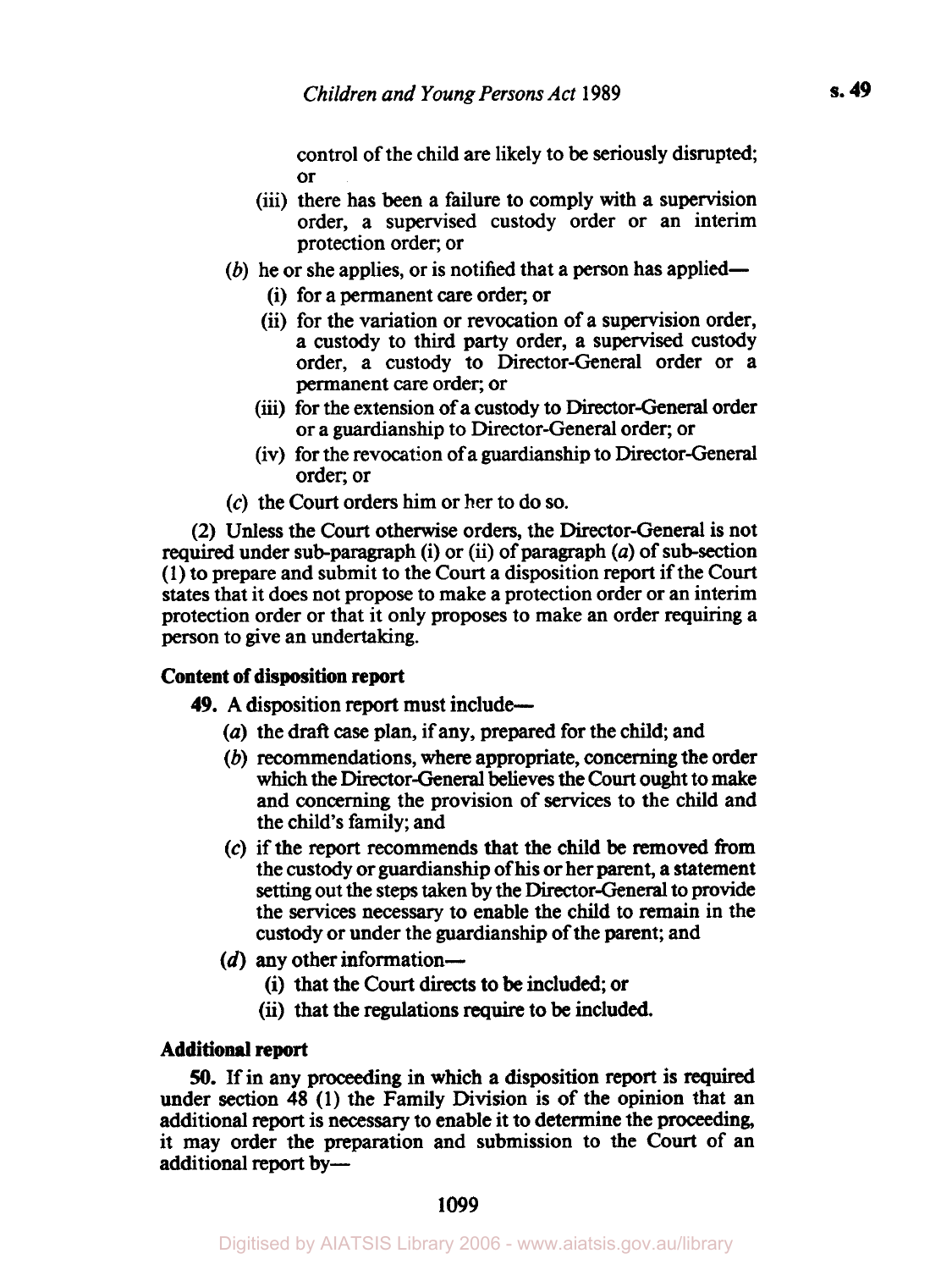- *(a)* the Director-General; or
- (b) the Chief General Manager of the Department of Health; or
- (c) another person specified by the Court.

# **Access to disposition and additional reports**

**51. (1)** If a disposition report is required under section **48 (1)** or the Court orders a disposition report or an additional report, the author of the report must, subject to sub-section **(2),** within **21** days and not less than 3 working days before the hearing forward the report to the proper venue of the Court and a copy-

- *(a)* to the child who is the subject of the report; and
- (b) to that child's parent; and
- (c) to the legal practitioners representing that child; and
- *(d)* to the legal practitioners representing that child's parent; and
- **(e)** to any other person specified by the Court.

(2) The author of a report is not under sub-section **(1)** required to forward copies of the report in accordance with paragraph *(a),* (b) or *(e)*  of that sub-section if-

- *(a)* he or she is of the opinion that information contained in the report may be prejudicial to the physical or mental health of the child or a parent of the child; or
- (b) the child or a parent of the child or another party to the proceeding notifies him or her of his or her objection to the forwarding of copies of the report.

(3) If **because** of **sub-section** (2) the author of a report is not required to forward a copy of the report to a person in accordance with sub-section **(1),** he or she may forward to that person a copy of part of the report.

**(4)** If **because** of sub-section (2) the author of a report does not forward copies of the report in accordance with sub-section  $(1)$   $(a)$ ,  $(b)$ or *(e)-* 

- *(a)* he or she must inform the appropriate **registrar** or the other persons referred to in that sub-section of that fact; and
- (b) the Court may by order direct the appropriate **registrar** to forward a copy of the report or of a specified part of the report, together with a copy of the order, to a person named or described in the order as soon as possible and **before** the hearing.

*(5)* **A** person who receives a copy of a report or of part of a **report**  under **this** section (part or **all** of which was not forwarded to the child who is the subject of the report or to that child's parent because of sub-section (2)) must not, unless otherwise directed by the Court, disclose to that child or parent any information contained in the report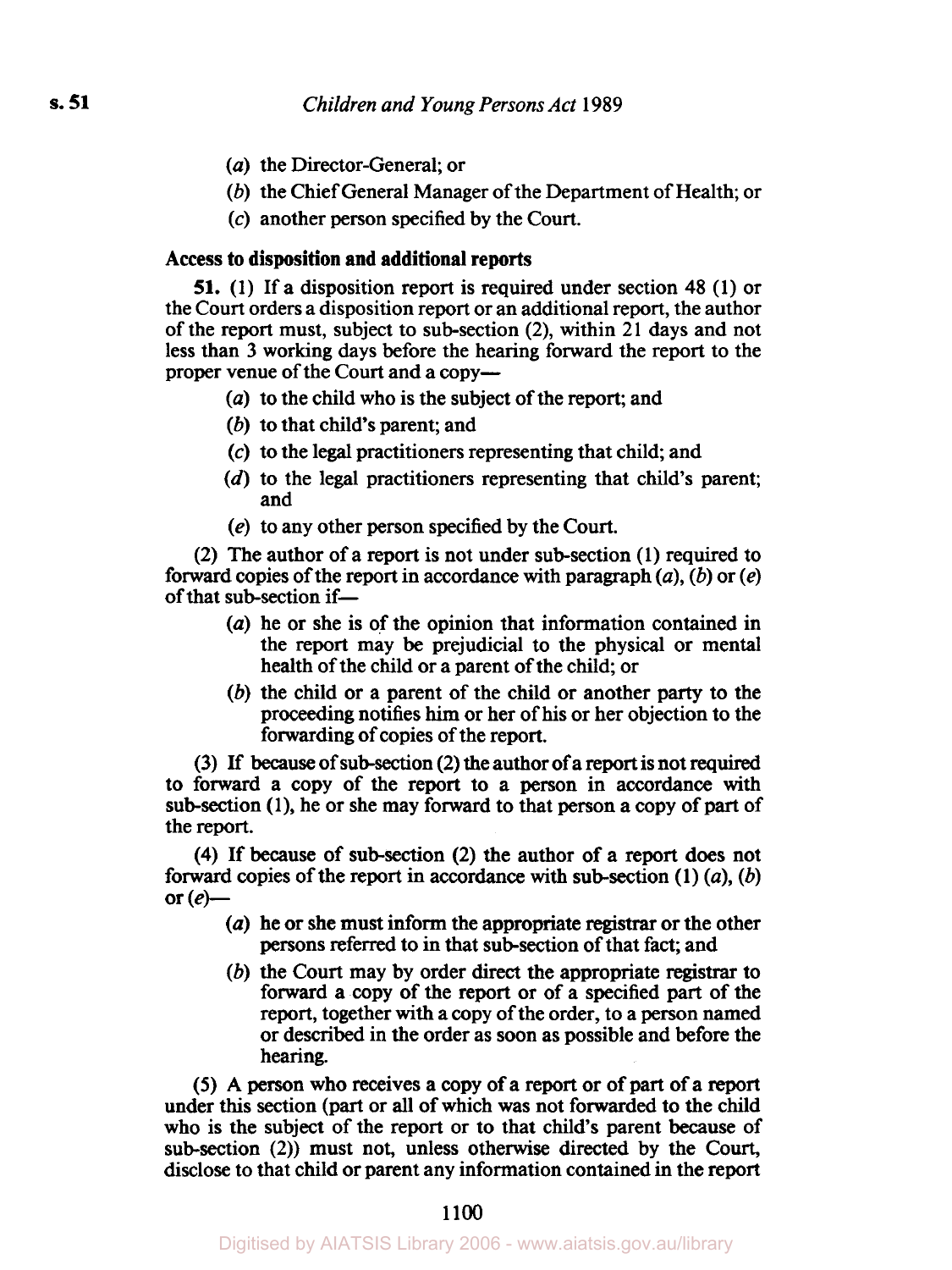or the part of it (as the case requires) that was not forwarded to that child or parent.

Penalty applying to this sub-section: 10 penalty units.

(6) The Court may dispense with compliance with the time requirements of sub-section (1) in a case where a disposition report is required under section **48** (1).

# **Subdivision 4-Pre-Sentence Reports**

### **Court** may **order pre-sentence report**

**52.** If the Criminal Division finds a child guilty of an offence it may, before passing sentence, order a pre-sentence report in respect of the child and adjourn the proceeding to enable the report to be prepared

#### **Who prepares pre-sentence reports?**

### **53.** A pre-sentence report must be prepared by-

- *(a)* the Director-General; or
- (b) the Chief General Manager of the Department of Health.

## **Contents of pre-sentence report**

matters but no others: *54.* **(1)** A pre-sentence report may set out all or any of the following

- *(a)* The sources of information on which the report is based;
- (b) The circumstances of the offence of which the child has been found guilty;
- *(c)* Any previous sentencing orders in respect of the child involving the Director-General,
- (d) The family circumstances of the child;
- *(e)* The education of the child;
- *(f)* The employment history of the child;
- (g) The recreation and leisure activities of the child;
- *(h)* **Medical** and health matters relating to the child.
- **(2)** Any statement made in a pre-sentence report must be relevant-
	- *(a)* to the offence of which the child has been found guilty **in**  the proceeding before the **Court;** and
	- (b) to the sentencing order (if any) recommended in the report.

(3) The author of a pre-sentence report may, in **his** or her report, recommend an appropriate sentencing order for the child who is the subject of the report.

**(4)** If a recommendation is made under sub-section (3) for a probation order, a youth supervision **order** or **a** youth attendance order, it must state-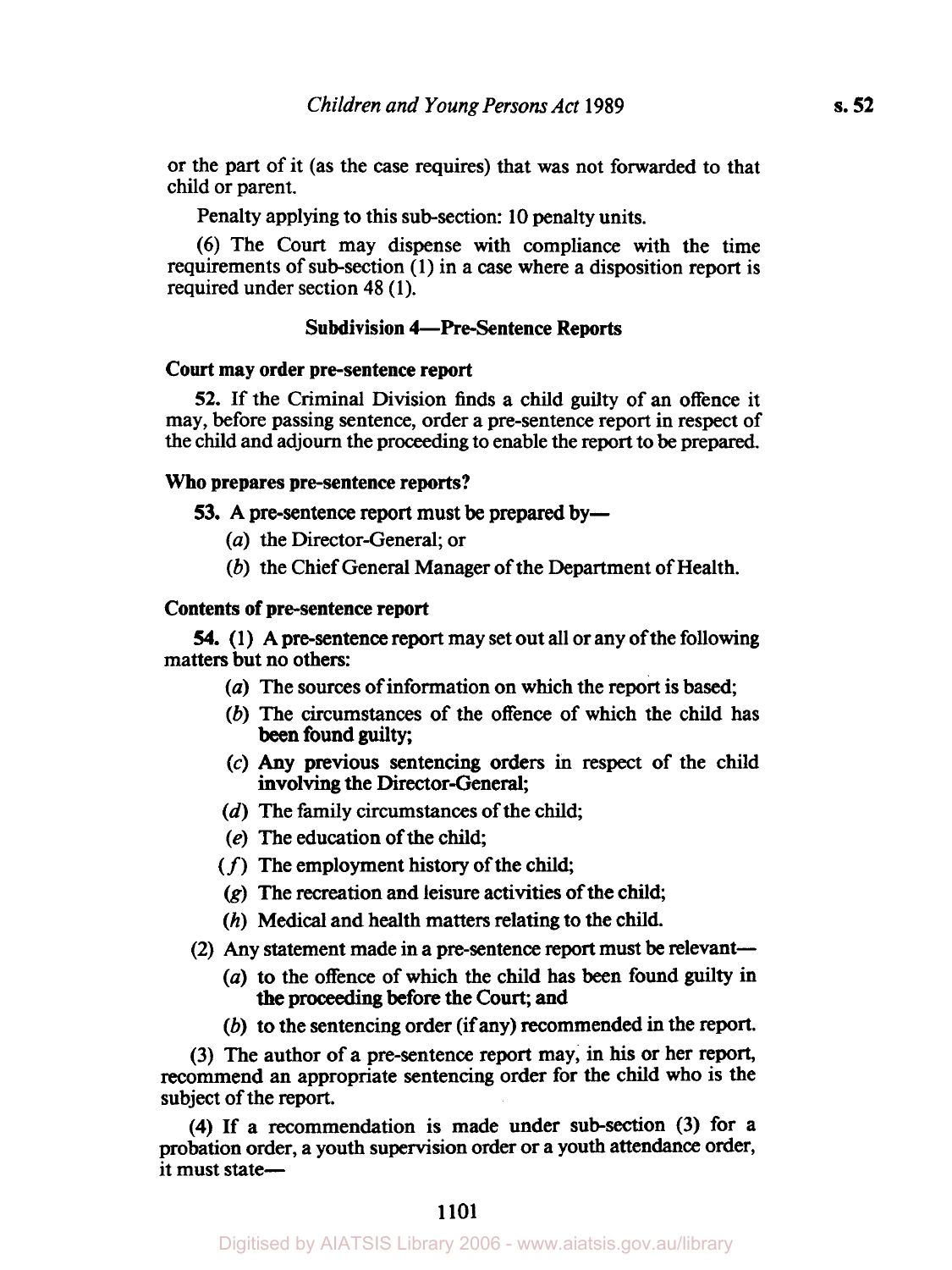- *(a)* whether, and if **so** where, the recommended service or program is available; and
- (b) the proposed date of commencement of the child's participation in the recommended service or program; and
- *(c)* the child's suitability for the recommended service or program; and
- *(d)* the child's attitude towards the recommended service or program.

### **Pre-sentence report** to **be** filed **with registrar**

**55. A** pre-sentence report must be filed with the appropriate **registrar**  at least **4** working days before the return date and in any event no later than 21 days after the report was ordered by the Court.

#### **Access to pre-sentence reports**

referred to in section 55, send a copy of the report to-*56.* **(1)** The author of a pre-sentence report must, within the period

- *(a)* the child who is the subject of the report; and
- (b) the legal practitioners representing the child; and
- (c) any other person whom the Court has ordered is to receive a copy of the report.

(2) The author of a pre-sentence report is not under sub-section **(1)**  required to send copies of the report in accordance with paragraph *(a)*  or  $(c)$  of that sub-section if-

- *(a)* he or she is of the opinion that information contained in the report may be prejudicial to the physical or mental health of the child; or
- (b) the child notifies him or her of the child's objection to the forwarding of copies of the report.

(3) If because of sub-section (2) the author of a pre-sentence report is not required to send a copy of the report to a person in accordance with sub-section (1), he or she may forward to that person a copy of **part** of the report.

**(4)** If because of sub-section (2) the author of a pre-sentence report does not send copies of the report in accordance with paragraph *(a)* or  $(c)$  of sub-section  $(1)$ —

- *(a)* he or she must inform the appropriate **registrar** of that fact; and
- (b) the **Court** may by order *direct* the appropriate **registrar** to forward a copy of the report or of a specified part of the report, together with a copy of the order, to a person named or described in the order as soon as possible and before the hearing.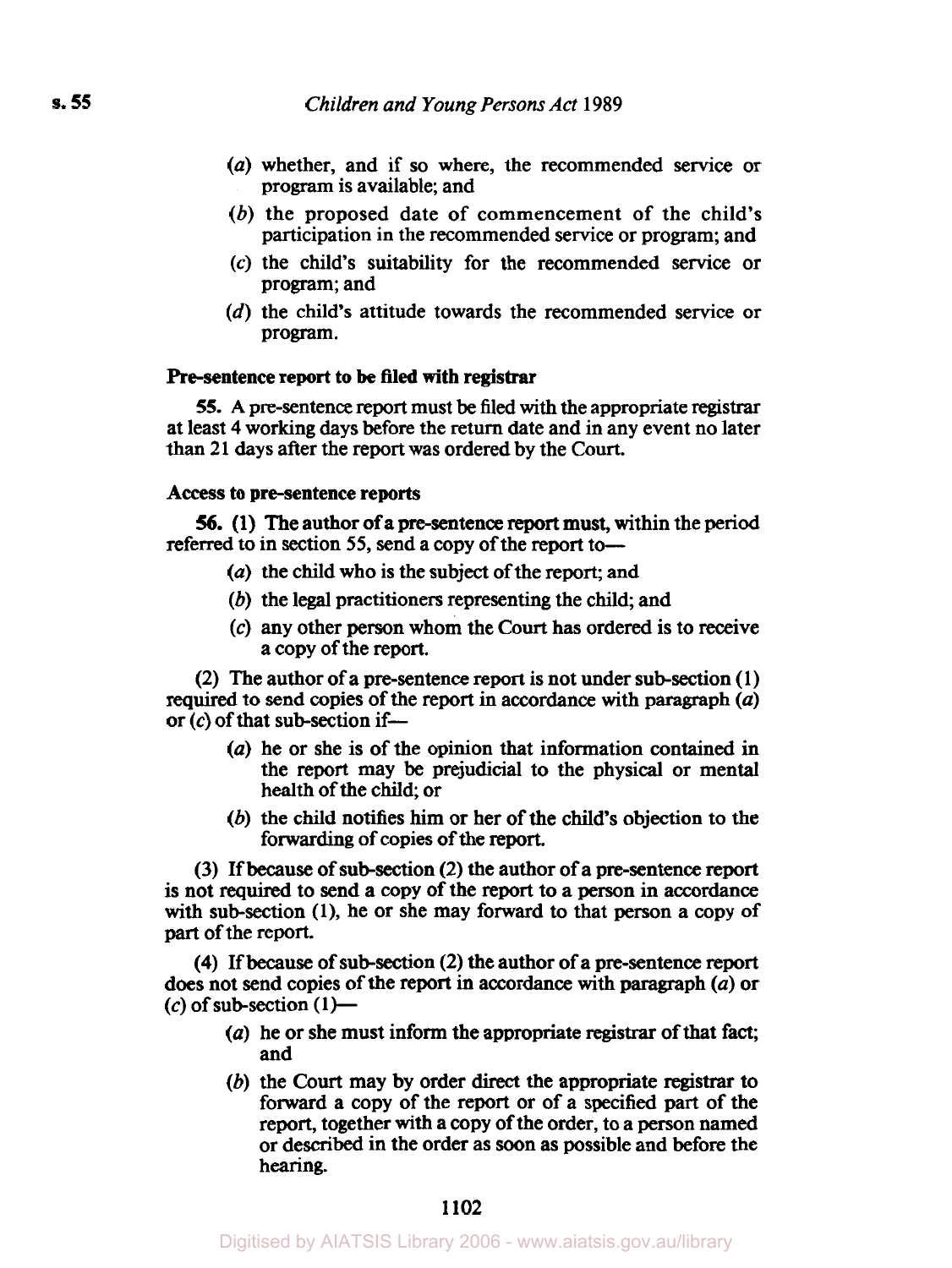*(5)* A person who receives a copy of a pre-sentence report or of part of a pre-sentence report under this section (part of all of which was not sent to the child who is the subject of the report because of sub-section (2)) must not, unless otherwise directed by the Court, disclose to that child any information contained in the report or the part of it (as the case requires) that was not sent to that child.

Penalty applying to this sub-section: 10 penalty units.

# **PART 3-PROTECTION OF CHILDREN**

# **Division 1—Services for Children**

## **Establishment of community services and secure welfare services**

**57.** The Governor in Council may, by Order published in the *Government Gazette,* establish or abolish community **services** and secure welfare **services** to be operated by the Department to meet the needs of children requiring protection, care or accommodation.

# **Approval of community services**

**58.** (1) The Director-General may approve a service operated by any person or body of persons (other than the Department) as a community service to meet the needs of children requiring protection, care or accommodation.

- (2) An approval under sub-section  $(1)$ 
	- *(a)* may be of general or limited application; and
	- *(b)* is given by sending by post to the person or body of persons concerned a notice of approval; and
	- *(c)* may, if at any time the Director-General is satisfied that the service is unable to provide *services* of an adequate **standard,**  be withdrawn by sending by post to the person or body of persons concerned a notice of withdrawal of approval.

(3) The Director-General may out of money appropriated by Parliament for the purpose make a grant to an approved community service to assist the service in carrying out its functions.

**(4)** A grant under sub-section (3) may **be** made on any terms and conditions that are determined by the Director-General.

### **Standard of services to be provided by community services**

*59.* The Minister may issue directions relating to the standard of *services* to be provided by community **services** or any class of community **services** and take steps to ensure that they **are** complied with.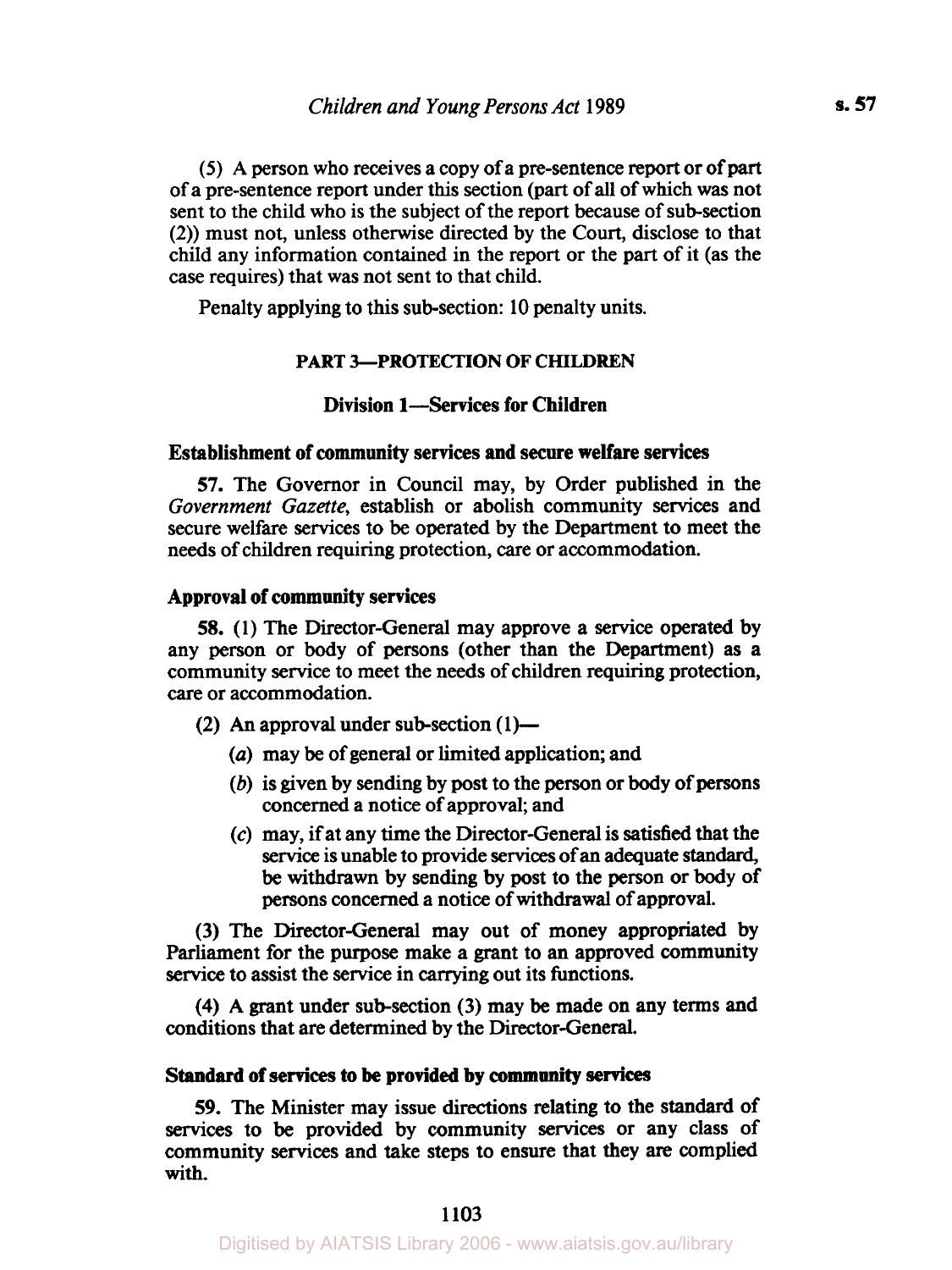### **Minister to determine rates**

**60. (1)** The Minister must determine the rates to be paid in respect of children-

- *(a)* of whom the Director-General has guardianship or custody; or
- *(b)* who are the subject of a permanent care order or an order with respect to custody and guardianship made under the *Family Law Act 1975* of the Commonwealth.

(2) The Minister may determine special rates to be paid in respect of persons under the age of 21 years in particular circumstances specified by the Minister.

## **Inspection of community services**

61. **(1)** The Director-General or any officer authorised by the Director-General in that behalf may at any time visit any community service and make any examinations and inspections that appear to be necessary regarding the state and management of the service and the condition and treatment of the children to whom it provides services.

(2) The person in charge of a community service must provide the Director-General or any officer visiting the service under sub-section (1) with all reasonable facilities for making any examination or inspection authorised by that sub-section.

#### **Restrictions on who may provide long-term care of children**

period longer than **24** hours for a child who is under **15** years of age. **62. (1)** A person must not, for fee or reward, provide care for a

Penalty: 15 penalty units.

(2) Sub-section (1) does not apply to the provision of *care* for a child-

- *(a)* by a parent or relative of the child; or
- *(b)* by a community service or secure welfare **service;** or
- *(c)* by a person under a child *care* agreement under **Section 13A**  of the *Community Welfare Services Act 1970* or **a long-term**  child care agreement under section **13c** of that **Act;** or
- *(d)* by an institution or establishment conducted wholly for educational purposes or as a hospital or convalescent home; or
- *(e)* by an institution or establishment conducted wholly *as* a holiday camp or for another similar purpose; or
- *(f)* in a private house (including a boarding house) in which the child is temporarily accommodated; or
- (g) by an institution or establishment or **an** institution or establishment included in a class of institutions or establishments exempted from the operation of sub-section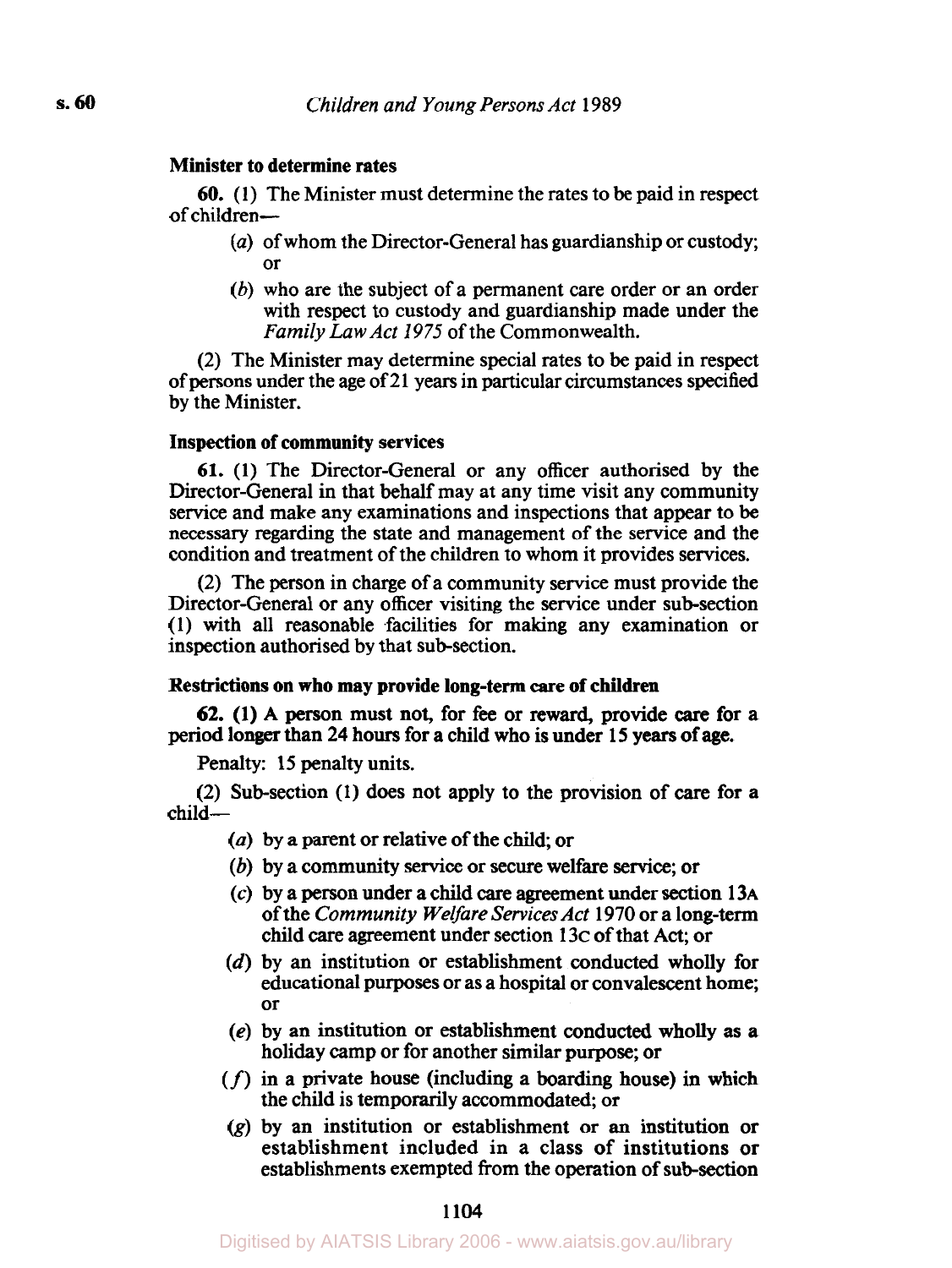(I) by the Director-General by notice sent by post to the institution or establishment concerned.

# **Division 2-Children in Need of Protection**

# **When is a child in need of protection?**

any of the following grounds exist: **63.** For the purposes of this **Act** a child is in need of protection if

- *(a)* The child has been abandoned by his or her parents and after reasonable inquiries-
	- (i) the parents cannot be found; and
	- (ii) no other suitable person can be found who is willing and able to care for the child;
- (b) The child's parents are dead or incapacitated and there is no other suitable person willing and able to care for the child;
- (c) The child has suffered, or is likely to suffer, significant harm as a result of physical injury and the child's parents have not protected, or are unlikely to protect, the child from harm of that type;
- $(d)$  The child has suffered, or is likely to suffer, significant harm as a result of sexual abuse and the child's parents have not protected, or are unlikely to protect, the child from harm of that type;
- (e) The child has suffered, or is likely to suffer, emotional or psychological harm of such a kind that the child's emotional or intellectual development is, or is likely to be, significantly damaged and the child's parents have not protected, or are unlikely to protect, the child from harm of that **type;**
- *(f)* The child's physical development or health has **been,** or *is*  likely to be, significantly harmed and the child's parents have not provided, arranged or allowed the provision of, or are unlikely to provide, arrange or allow the provision **of,**  basic *care* or effective medical, **surgical** or other remedial Care.

# **Notification to protective intervener**

*64.* **(1)** Any person who believes on reasonable grounds that a child is in **need** of protection may notify a protective intervener of that belief

- (2) The following persons are protective interveners:
	- *(a)* The Director-General,
	- (b) *All* members of the police force.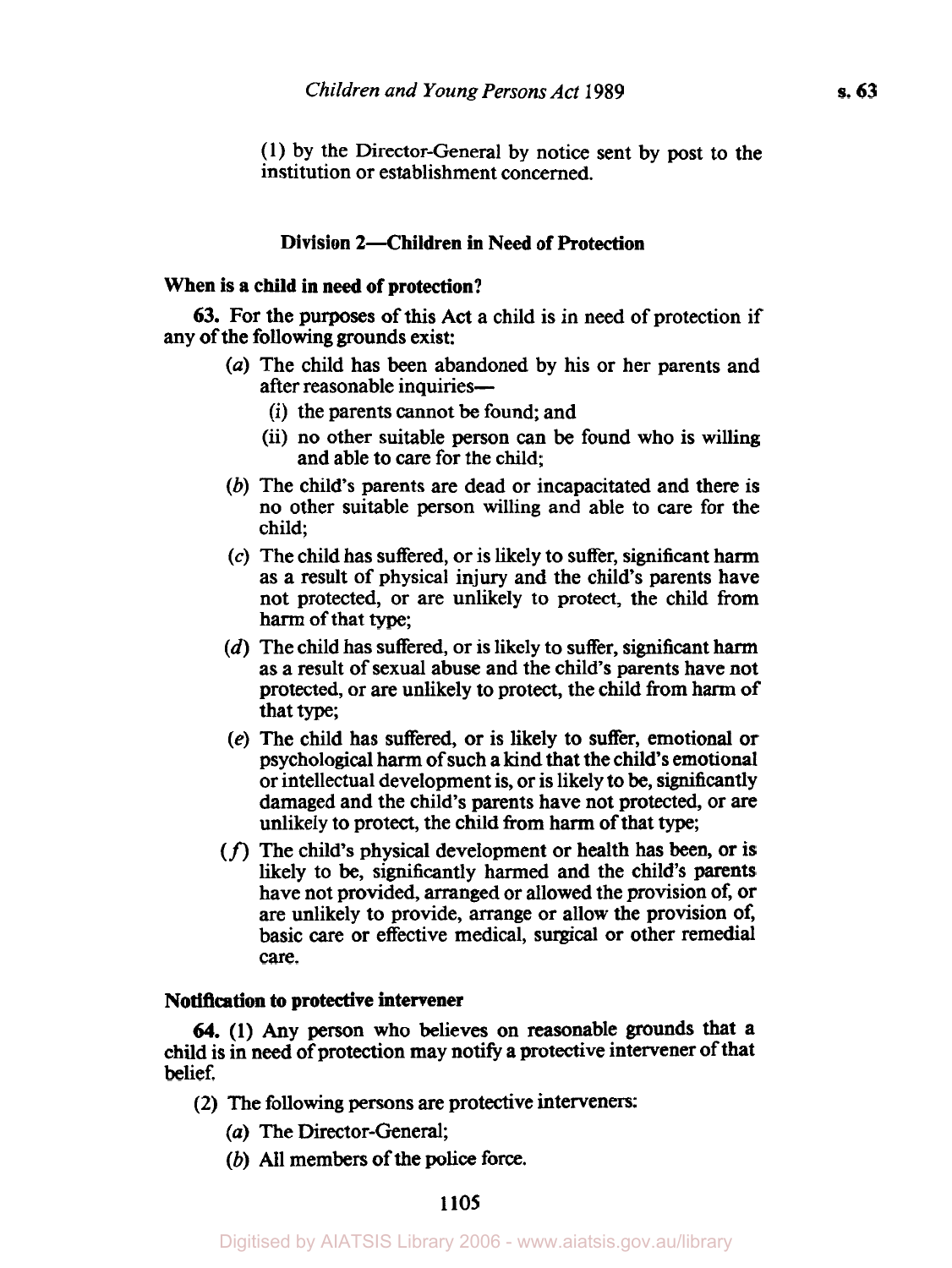- (3) A notification made under sub-section  $(1)$ 
	- *(a)* does not for any purpose constitute unprofessional conduct or a breach of professional ethics on the part of the person by whom it is made; and
	- (b) if made in good faith, does not make the person by whom it is made subject to any liability in respect of it; and
	- *(c)* is not admissible in evidence in any proceedings unless
		- (i) the person by whom it is made otherwise consents in writing; or
		- (ii) the proceedings relate to the performance by a person of that person's duties under this Act and the fact of the making of the notification is relevant in those proceedings; and
	- (d) does not constitute a contravention of section **141** of the *Health Services Act* **1988.**

**(4)** If a notification is made under sub-section **(1),** a person (other than the person who made it) must not, subject to sub-section  $(3)$   $(c)$ , disclose to any person other than a protective intervener —

- *(a)* the name of the person who made the notification; or
- (b) any information that is likely to lead to the identification of the person who made the notification.

Penalty applying to **this** sub-section: **10** penalty units.

# Minister **to be responsible for children in need of protection**

- **65. (1)** The Minister has the following responsibilities:
	- *(a)* The establishment and maintenance of child protection **Services;**
	- *(b)* The issuing of directions in **respect** of the establishment and maintenance of a central register in which there is recorded such information as is required to be recorded under section **68 (1);**
	- (c) The provision of a consultation and advice service and of information to community services and other persons and bodies working with children and their families in a professional capacity regarding measures to be taken to ensure that children are protected from harm;
	- (d) The promotion of the development of a clear definition of the respective responsibilities, in relation to children at risk of harm, of protective interveners, community **services** and other persons and bodies working with children and their families in a professional capacity;
	- *(e)* The preparation and dissemination of information regarding child protection services and actions necessary to ensure the safety and well-being of children.